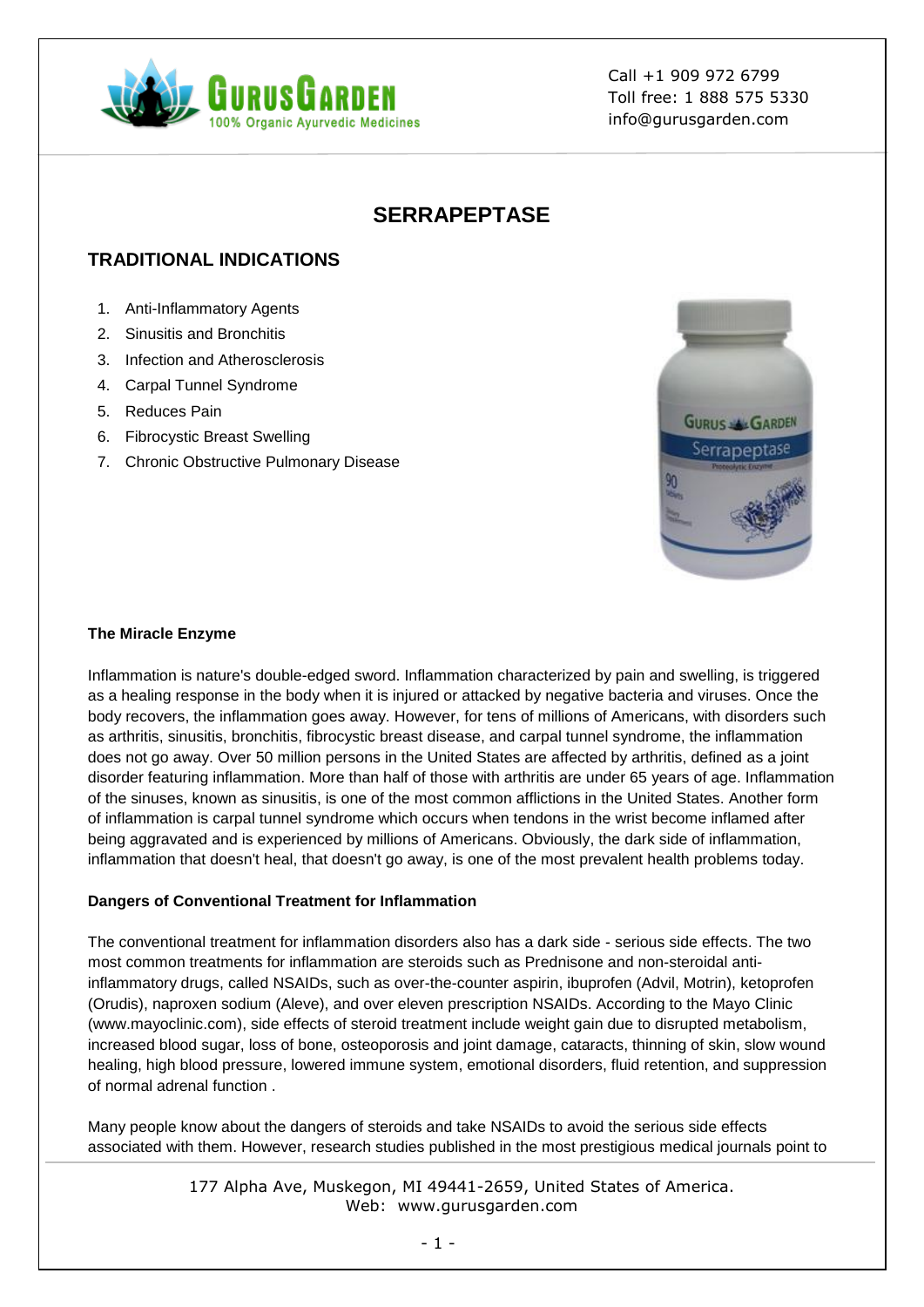

the very serious side effects of NSAIDs as well. A statement from the July 1998 issue of The American Journal of Medicine states that "...approximately 107,000 patients are hospitalized annually for NSAIDrelated gastrointestinal complications and at least 16,500 NSAID- related deaths occur each year among arthritis patients alone." They went on to say that if the NSAID-related deaths for everyone taking these medications were calculated the figures would be overwhelming. The New England Journal of Medicine (June 1999) estimated that the number of deaths due to NSAIDs is similar to the number of deaths due to AIDS in the United States. Unfortunately, people have no warning that these drugs are causing them ulcers and internal bleeding until it is too late.

In addition to the side effect of internal bleeding, studies in the Archives of Internal Medicine (March 27, 2000) indicate that taking NSAIDs can double the risk of congestive heart failure.

Even more troubling is the study that indicates NSAIDs such as Naproxen and ibuprofen had toxic effects on cartilage metabolism and inhibited matrix synthesis. The medications people were taking for arthritis were actually contributing to the destruction of their joints! The problem with NSAIDs is not a small problem. There are approximately 33 million people taking NSAIDs in the United States today.

Drug companies introduced the Cox-2 inhibitors to replace NSAIDs and avoid their life-threatening side effects. At first glance, they looked like the answer to NSAID complications. However celecoxib (Celebrex) has its own list of side effects for osteoarthritis sufferers including headaches, changes in bowel habits, abdominal discomfort, dizziness, plus possible dangers to people with heart disorders, and the possibility of serious drug interactions.

Obviously, a safe, alternative treatment for people suffering from arthritis and other inflammatory disorders is

## **Alternative Treatment for Inflammation - A Miracle Enzyme**

Fortunately, there is a natural alternative to steroids and NSAIDs that is effective without serious side effects. Serratiopeptidase or serrapeptase is a protein (proteolytic) enzyme isolated from the non-pathogenic enterobacteria Serratia E15 found in silkworms. It has been used successfully for almost 40 years in Japan and Europe for pain and inflammation due to arthritis, trauma, surgery, sinusitis, bronchitis, carpal tunnel and painful swelling of the breasts. There is some preliminary indication that it may be useful for atherosclerosis. This enzyme is absorbed through the intestines and transported directly into the bloodstream. However, if the enzyme is consumed in unprotected capsules or tablets it is destroyed by the acid in the stomach before it gets to the small intestine.

Therefore, to be effective, Serratiopeptidase must be enterically coated.

## **History of Enzymes as Anti-Inflammatory Agents**.

Enzymes were first used as an anti-inflammatory in modern medicine in the 1950's when it was discovered in the United States that intravenous trypsin could relieve inflammation due to rheumatoid arthritis, ulcerative colitis, and atypical viral pneumonia as well as post-surgical swelling and bruises caused by sports injuries. Later, intramuscular injections were used. In 1957, the Japanese began using Serratiopeptidase for inflammation. Then, in the 1960s, researchers in the United States successfully used enterically coated protein enzymes such as trypsin and chymotrypsin or bromelain to administer enzymes orally. In Japan, researchers continued to focus on Serratiopeptidase for its anti-inflammatory activity. In the 1980's and early 1990's, Japanese and European research compared several of the protein enzymes and their study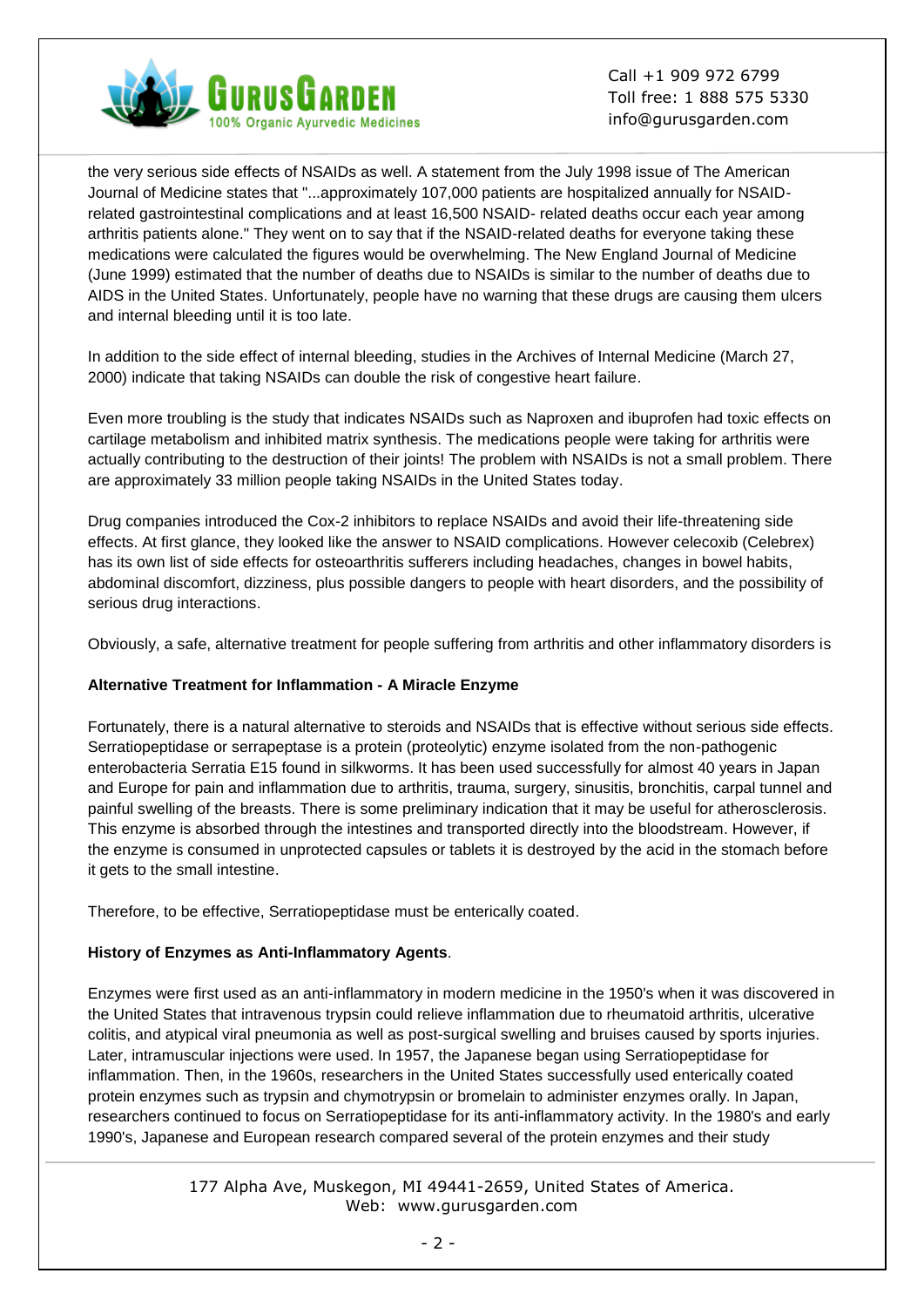

indicated that Serratiopeptidase was the most effective of all of them in reducing the inflammation response. Serratiopeptidase became widely used in Japan and Europe as the anti-inflammatory and pain treatment of choice. Serratiopeptidase for Inflammation

Soon Serratiopeptidase became a standard treatment in Japan, Germany and other European countries for the treatment of post-operative inflammation and traumatic swelling. It not only provided relief from pain and reduced swelling, but by the process of reducing the amount of fluid in the tissues, thinning the fluid, and helping the fluid drain out of the affected area, it helped speed tissue repair. In addition, its enzyme activity dissolved dead tissue surrounding the injured area so that healing was accelerated. It also was used in the successful treatment of fibrocystic breast disease to help reduce swelling and pain with eighty-five percent of the patients receiving the enzyme reporting moderate to marked improvement with no adverse reactions. Its obvious success in reducing inflammation and pain made it a candidate for treatment of other types of inflammatory disorders including rheumatoid and osteoarthritis, as well as sprains and torn ligaments.

## **Serratiopeptidase for Sinusitis and Bronchitis**

Research and clinical use of Serratiopeptidase for sinusitis and bronchitis also proved successful. In both conditions, there is inflammation and swelling of the lining of the airways that prevent drainage of mucus. The airways then become even more obstructed. The mucus in these areas becomes thick and packed and thus is not easy to expel. This thick mucus pack also becomes a breeding ground for bacterial infections and more inflammation. Stuffy nasal passages and congested bronchial areas are often treated with antihistamines which dry up the mucus even more, making it even more difficult for the body to break up and expel. Antibiotics are also frequently prescribed for these conditions, often with little success. The thick mucus remains intact after antibiotic therapy and provides a breeding ground for more bacteria, and the patient begins an endless cycle of inflammation and antibiotics. Some of the drugs used to treat these problems deplete mucus, while Serratiopeptidase alters the elasticity of mucus without depleting it. Serratiopeptidase actually reduces the thickness and viscosity of the mucus and improves the elimination of it through broncho-pulmonary secretions.Patients treated with Serratiopeptidase for laryngitis and sinusitis experienced a significant reduction in severity of pain, rapid improvement of symptoms after 3-4 days, as well as reduction in nasal stuffiness, infected secretions, and fever.

## **Serratiopeptidase, Infection and Atherosclerosis**

Other studies have shown that this enzyme can actually team up with antibiotics and deliver increased concentrations of antibiotics to the site of the infection. Bacteria can go through a process of producing biofilm, which results in resistance to antibiotics. A study by a team of Italian researchers suggests that proteolytic enzymes such as Serratiopeptidase could significantly enhance the effectiveness of antibiotics against biofilm and can inhibit biofilm formation. Serratiopeptidase has been shown to enhance the activity of several antibiotics including ampicillin, ciclacillin, cephalexin, minocylcine and cefotiam.

Another promising area is the use of Serratiopeptidase to break down atheroscleroticplaque. Hans A. Nieper, M.C. an internist from Hannover, Germany, studied the effects of Serratiopeptidase on plaque accumulation in the arteries. Because the enzyme digests non-living tissue and leaves live tissue alone, it may be effective in removing the deposits of fatty substances, cholesterol, cellular waste products,calcium and fibrin on the inside of the arteries. The fibrinolytic (clot removal) activity of Serratiopeptidase may also be able to help with thickened blood, increased risk of stroke, and phlebitis/thrombophlebitis.

## **Serratiopeptidase and Carpal Tunnel Syndrome**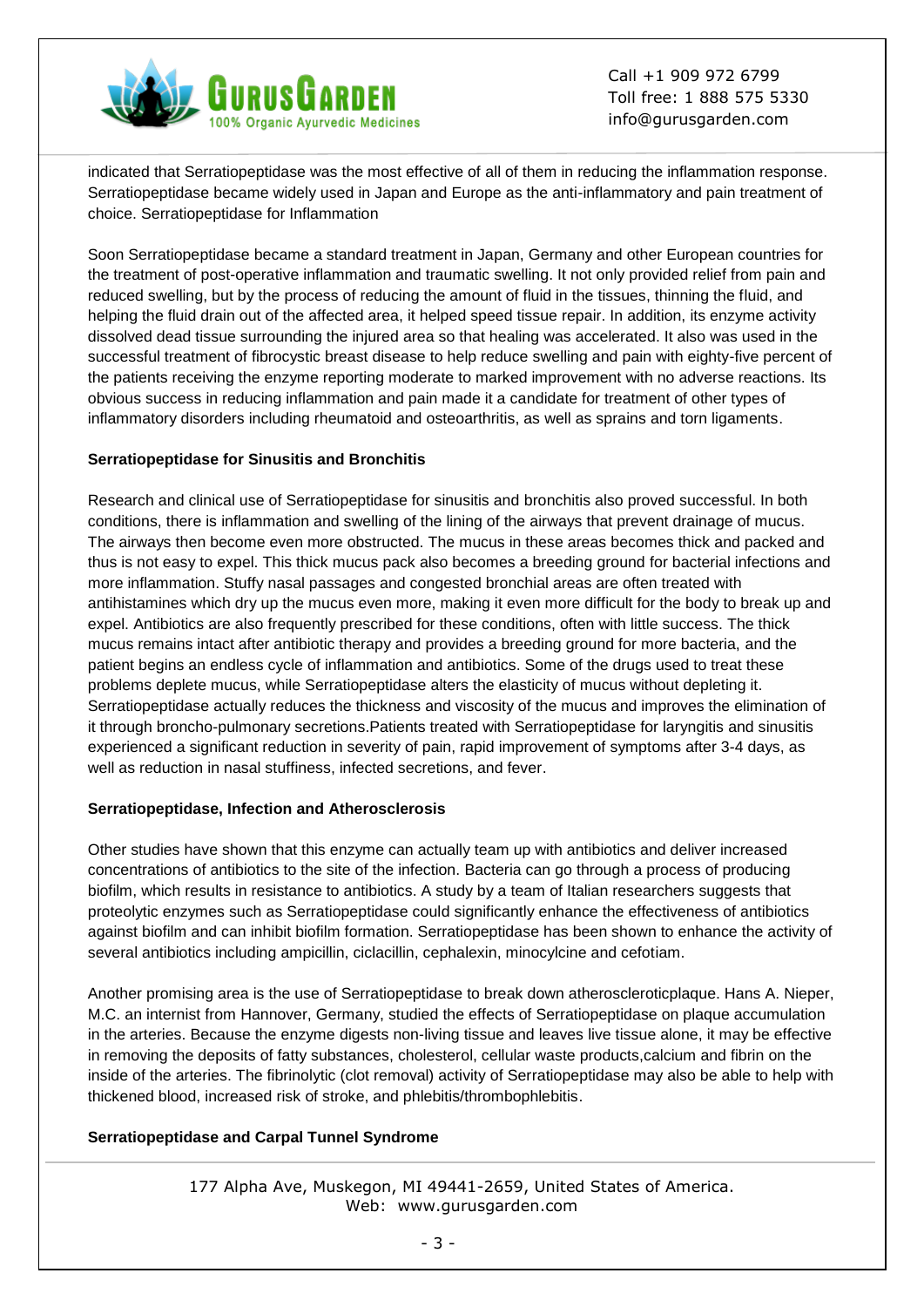

Carpal tunnel syndrome is an inflammatory disorder of the hand and wrist that is characterized by intense, long-lasting pain, inflammation and disability. The U.S. Dept. of Labor has stated that of all the occupational hazards, more days are needed to recover from this disorder than any other. Treatment has been by NSAIDs and surgery. In a promising small trial, Serratiopeptidase improved the inflammation and pain of carpal tunnel syndrome. Sixty five percent of the patients showed clinical improvement. No significant side effect was observed.

## **Serratiopeptidase Reduces Pain**

Pain is one of the most troubling aspects of inflammation. Acute pain produced by cellular chemical reactions is part of the body's natural inflammatory healing response. Chronic pain, though, can be detrimental to healing. Swelling caused by inflammation can cause tissue to press against sensitive nerves and cause pain. Serratiopeptidase's ability to reduce and drain fluid from the inflamed area can reduce swelling and pain. However, Serratiopeptidase also reduces pain through its ability to block the release of pain-inducing amines from inflamed tissues. Unlike NSAID pain medications, Serratiopeptidase does not cause dangerous internal bleeding nor is it addictive like many pain medications.

## **How Does Serratiopeptidase Work?**

When doctors first started using protein enzymes to reduce inflammation and pain they didn't know for sure how they worked. Now it is believed that Serratiopeptidase acts upon inflammation by thinning the fluids in the body that collect around injured areas and increases fluid drainage. This also enhances tissue repair and reduces pain. Pain is also reduced by the protein enzyme's ability to block amines. Serratiopeptidase also has the unique ability to dissolve the dead and damaged tissue that is a by-product of the healing response without harming living tissue. It is used in this way by the silkworm to digest a hole in the dead tissue of the cocoon so the silkworm can emerge. Serratiopeptidase also works by modifying cell-surface adhesion molecules, which guide inflammatory cells to their targets. These adhesion molecules are known to play an important role in the development of arthritis and other autoimmune diseases.

## **Practical Points**

The recommended dosage for Serratiopeptidase is 10 mg to 30 mg a day. For arthritis, sinusitis, fibrocystic breast swelling, bronchitis, carpal tunnel syndrome, and cardiovascular problems, 20 mg a day. For pain, start with 10 mg daily and work up to 20 mg daily if needed. For injury, trauma or post-surgery recovery, take 30 mg daily for two days, then take 20 mg daily until swelling and pain subsides. Use only enteric coated tablets or capsules. Take Serratiopeptidase on an empty stomach, at least one half hour before eating or two hours after eating.

Serratiopeptidase has a remarkable record of safety from decades of use by millions of users in Japan and Europe, as well as documented use in over 40 clinical studies. There is some evidence of gastrointestinal irritation in elderly patients with use of the product over a long period of time, though this is rare. Because Serratiopeptidase thins mucus secretions, there is the slight possibility of increased risk of infection of the lung. This has been reported in letters to medical journals, but the incidence is very rare. It also acts as a blood thinning and clot-dissolving agent so patients on blood thinning medications should consult their doctor before using.